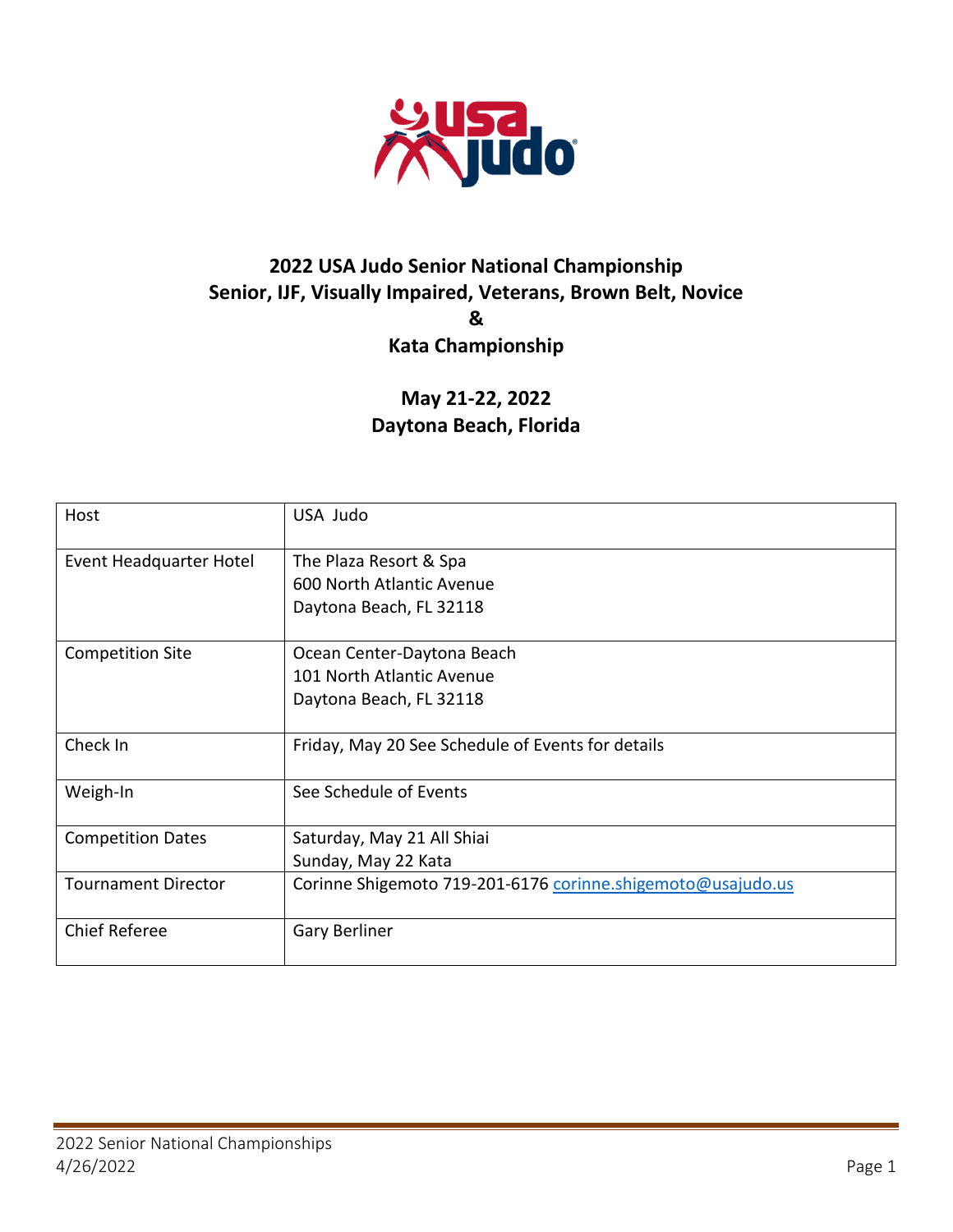### **2022USA Judo Senior National Championships**

### **SCHEDULE OF EVENTS**

| Friday May 20                             | <b>Plaza Resort</b>                                                                                                                                                                                                           |
|-------------------------------------------|-------------------------------------------------------------------------------------------------------------------------------------------------------------------------------------------------------------------------------|
| 8:00am-5:00pm                             | USA Judo Board of Directors Meeting                                                                                                                                                                                           |
| 10:00am-5:00pm                            | USA Judo Subcommittee Meetings                                                                                                                                                                                                |
| 9:00am-12:00pm                            | Event Check In/Registration all shiai categories. Kata may check in.                                                                                                                                                          |
| 9:00am-12:00pm**                          | Weigh-In for shiai categories - novice, brown belt, veterans, VI                                                                                                                                                              |
| 12:15pm-1:00pm                            | Veteran Athletes Meeting                                                                                                                                                                                                      |
| 2:00pm-3:00pm                             | Posting of Categories for Review                                                                                                                                                                                              |
| 5:00pm-6:00pm                             | <b>Technical Officials Meeting</b>                                                                                                                                                                                            |
| 6:00pm-7:00pm                             | <b>Coach Meeting</b>                                                                                                                                                                                                          |
| 6:00pm-7:00pm                             | <b>Event Referee Meeting</b>                                                                                                                                                                                                  |
| 7:00pm-8:00pm**                           | Official weigh-in for all Senior Elite and IJF Shiai categories                                                                                                                                                               |
| 8:00pm                                    | Draw posted                                                                                                                                                                                                                   |
|                                           |                                                                                                                                                                                                                               |
|                                           | ** Athletes must weigh in during the scheduled category weigh in times. If entered in multiple categories, you must weigh in<br>during those scheduled times (may need to weigh in twice as weights will not be carried over) |
| <b>Saturday May 21</b>                    | <b>Ocean Center</b>                                                                                                                                                                                                           |
| 7:00am                                    | Doors Open                                                                                                                                                                                                                    |
| 8:00am                                    | <b>Welcome Ceremony</b>                                                                                                                                                                                                       |
| 8:15am                                    | Competition starts for senior elite shiai categories.                                                                                                                                                                         |
| 1 hr after completion<br>of preliminaries | Finals for senior elite shiai                                                                                                                                                                                                 |
| Immediately after<br>Conclusion of finals | All other shiai competition (novice, brown belt, masters, VI)                                                                                                                                                                 |
| 1:00pm-2:00pm                             | Kata registration/check in                                                                                                                                                                                                    |
| <b>Sunday May 22</b>                      | <b>Ocean Center</b>                                                                                                                                                                                                           |
| 8:30am                                    | Kata judges check-in                                                                                                                                                                                                          |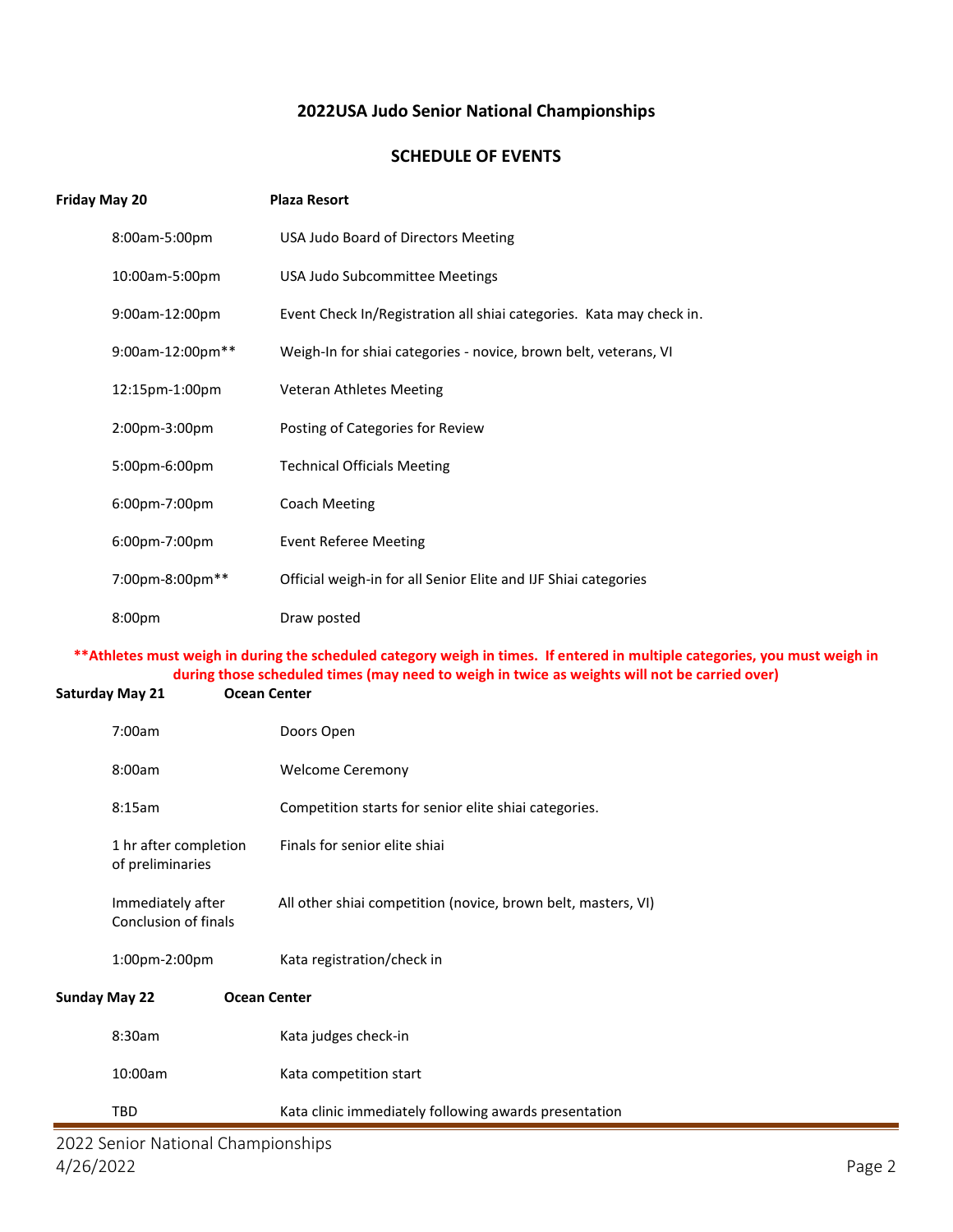## **The Tournament Committee reserves the right to make all final decisions regarding this event.**

## **REGISTRATION DATES - ENTRY FEES**

| Number of<br>Categories | Online by<br>4/14 | Online<br>$4/15 - 5/12$ | Walk Up<br>Registration |
|-------------------------|-------------------|-------------------------|-------------------------|
| $1$ and $2$             | \$85              | \$100                   | \$150                   |
| $3,4$ and 5             | \$60              | \$75                    | \$95                    |
| 6,7,8,9 and 10          | \$40              | \$45                    | \$65                    |
| Open                    | \$50              | \$60                    | \$70                    |

## **Entry fees are per category and are nonrefundable, credits will not be issued. Fees are for each category.**

- Open category price above is if open is second category entered. If entered as first category, then full fees apply
- Online registrations will not be accepted after 5/12.
- Entry into additional categories must be for same athlete
- Athletes may also register during event check in as a walk up
- Entry fees are non-refundable and credits will not be issued
- Absolutely no entries will be accepted after 12:00pm ET Friday May 20 for all categories except kata. No entries accepted after 2pm ET on Saturday May 21 for kata categories.
- Entry fee is waived for defending 2021 Senior Shiai Champion and 2022 NCJA National Champion if competing in the same weight in which won. Entry must be postmarked no later than 4/14. If entry is postmarked after 4/14, all fees above apply. Online entry is not available for defending champions requesting waiver; must be mailed in.

#### **ONLINE ENTRIES**

Your rank, date of birth and citizenship must be verified in the USA Judo database prior to being allowed access to register. For verification please email a copy of birth certificate, passport and a copy of your USA Judo, USJF or USJA rank certificate to Austin.leath@usajudo.us. Verifications will only be processed during normal business hours (8am-4pm MTN).

#### **CHAMPIONSHIP HEADQUARTERS**

| Headquarter Hotel | Plaza Resort & Spa<br>600 North Atlantic Avenue<br>Daytona Beach, Florida 32118             |
|-------------------|---------------------------------------------------------------------------------------------|
| Rate              | \$138.00 single, double, triple, or quad room plus tax                                      |
| Parking           | Valet: \$22 per car, per night, plus tax<br>Self-Parking: \$13 per car, per night, plus tax |
| Deadline          | no later than April 13, 2020 unless USA Judo room block is filled prior                     |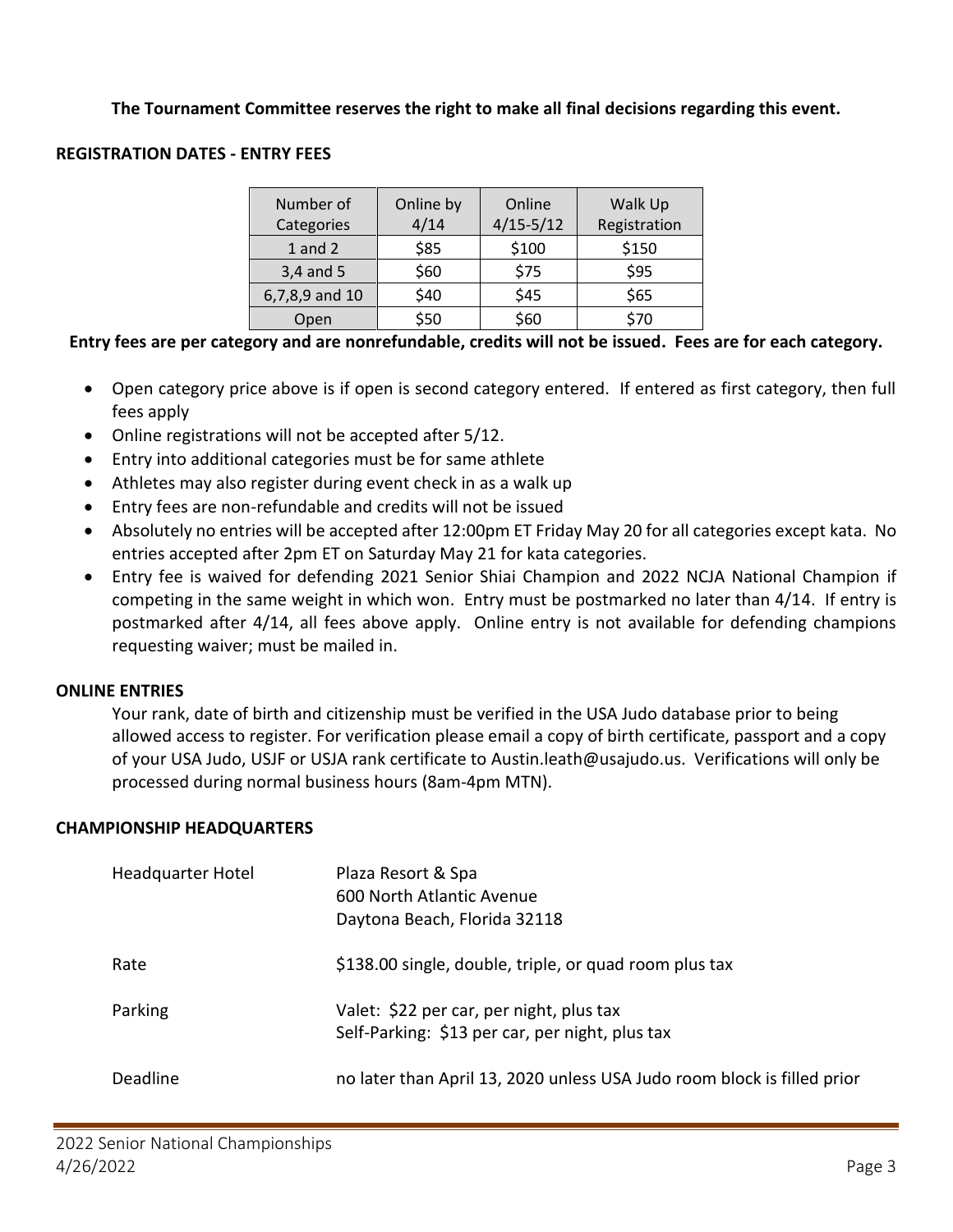#### **TRANSPORTATION**

Nearest airport is Daytona Beach Airport (DBA) which is approximately a 15 minute drive to the hotel. Orlando International (MCO) is approximately a 1.5 hour drive to the hotel. No transportation is provided between airports and hotel. No transportation will be provided between the Plaza Resort and the Ocean Center as it is within walking distance of each other.

#### **SPECTATOR ADMISSION**

Saturday:

| 13 & up          | One day \$12.00 |  |
|------------------|-----------------|--|
| 9-12 yrs.        | One day $$6.00$ |  |
| Under 8 yrs. old | free            |  |
| Sunday:          |                 |  |

Free entry

#### **COACHES DRESS & CREDENTIALS**

- All coaches must adhere to the USA Judo dress code as outlined at [http://www.teamusa.org.USA-](http://www.teamusa.org.usa-judo/Coaches/Coaches-Dress-Code)[Judo/Coaches/Coaches-Dress-Code](http://www.teamusa.org.usa-judo/Coaches/Coaches-Dress-Code)
- All coaches must register for the event through the event online entry system to receive wristbands. There is no charge for registering. Log into your USA Judo membership account, click on the Tournaments button, select the event then on Competitor Entry and follow prompts to register
- All coaches must have a picture Coach Certification badge
- All coaches must have a coach's wrist band to enter the championship. Wrist bands will be distributed at the coaches meeting
- Coaches must have all certifications current
- USJA and USJF coach certification is accepted with current certifications

#### **COACH LIASION**

Five coach liaisons will be assigned to this event and will be announced at the coaches meeting. An area for the coach liaisons will be made available at the operations table for ease of coach overview on the floor as well as location of coach liaisons.

#### **REFEREE INFORMATION**

All referees must first commit to work the event using the USA Judo Referee Information System. The individuals rostered will be approved by the USA Judo Referee Commission to work the event. Once approved, you must register using the USA Judo online event registration. There is no cost to do this.

Log into your USA Judo membership account, click on the Tournaments button, select the event then on Coach/Referee Entry and follow prompts to register. Wristbands will be issued for all approve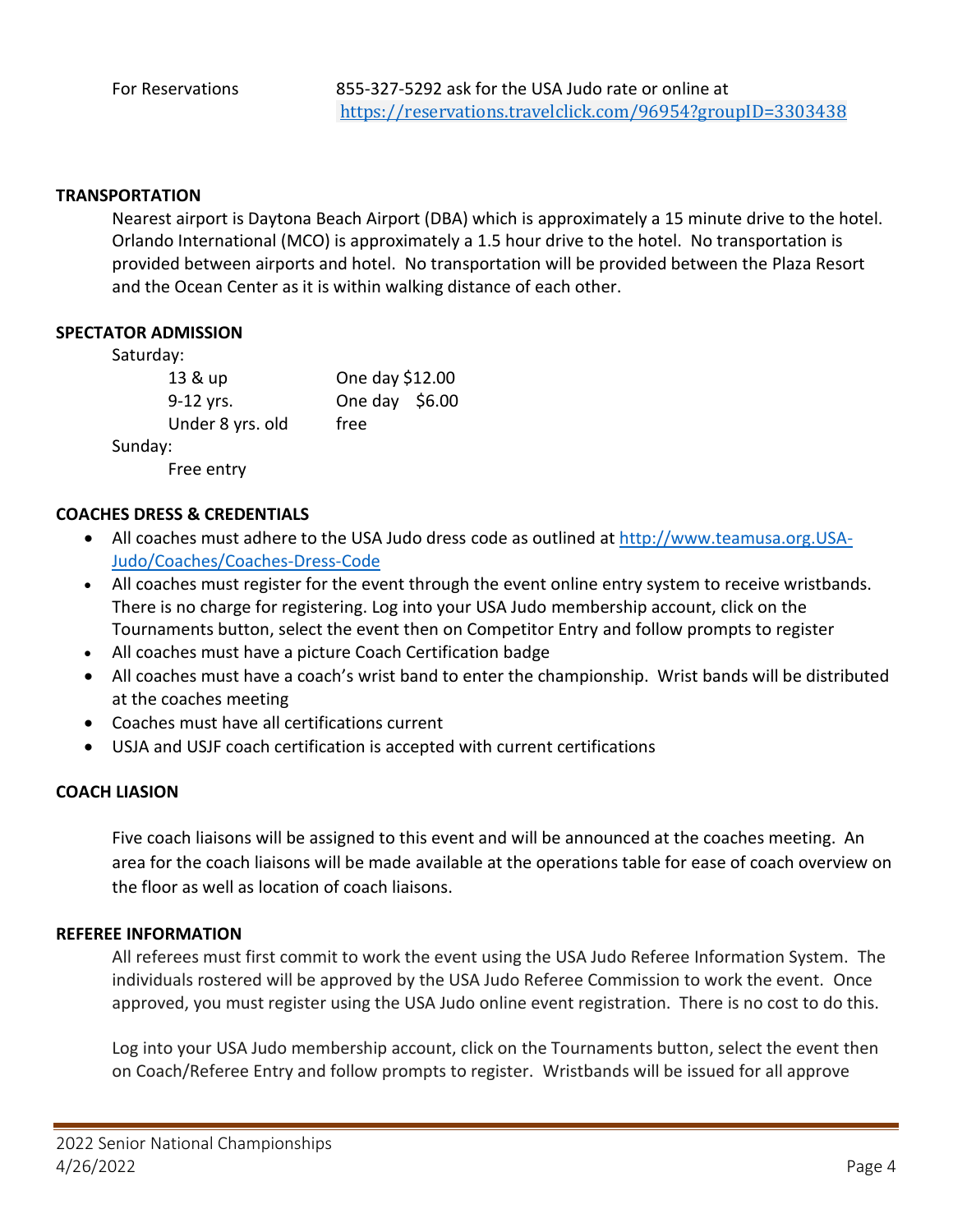referees. Wristbands can be picked up either during the event check-in/registration process or at the referee meeting.

If you do not commit to work using the Referee Information System and then register online, you may not be allowed to participate in the event and USA Judo will not be responsible for any expenses associated with your stay/travel to the event.

## **ELIGIBILITY**

Athletes may compete in Senior Shiai, IJF Shiai, Shiai, Visually Impaired Shiai, Veterans, Brown Belt, Novice and Kata Categories if they meet the eligibility requirements, submit the required documentation, pay the required fees and there is no conflict regarding weigh in and competition schedules.

- All athletes must be current USA Judo members.
- Must have been born December 31, 2007 or earlier or have obtained the appropriate Age Waiver. See https://go.teamusa.org/2HWt8ra for more information
- All Age Waiver applications must be sent to Jim Hrbek at judolym@aol.com by April 15, 2022.
- All ranks must be verified through USA Judo, USJA or USJF only
- U.S. Citizens and athletes with Green Cards or VISA's are eligible to complete in the following categories. Also, athletes who meet the criteria of the International Judo Federation's (IJF) refugee program, and are currently approved with proof of documentation/acceptance from the IJF to participate in the refugee program, may compete in the following categories. Please provide a copy of the necessary documents to [Corinne.shigemoto@usajudo.us](mailto:Corinne.shigemoto@usajudo.us)
	- o Senior Elite Shiai Open Weight Category
	- o Brown Belt
	- o Novice
	- o Veterans
	- o Visually Impaired
	- o Kata categories
	- o IJF
- U.S. Citizens **OR** athletes who meet the criteria of the International Judo Federation's (IJF) refugee program and are currently approved with proof of documentation/acceptance from the IJF to participate in the refugee program are eligible to compete in the following categories. Please provide a copy of the necessary documents to [Corinne.shigemoto@usajudo.us.](mailto:Corinne.shigemoto@usajudo.us)
	- o Senior Elite Shiai (except open weight)
- USA Judo point roster matrix for junior athletes can be found at <https://www.teamusa.org/usa-judo/athletes/juniors>
- USA Judo point roster matrix for senior athletes can be found at <https://www.teamusa.org/usa-judo/athletes/seniors>

## **Senior Elite Shiai Category (except Open Category)**

- 1. Minimum rank of senior sankyu.
- 2. Athletes participating in the Senior Elite Shiai divisions must not have represented another country Senior Continental Championship or higher level within the past three years from the date of the Senior Nationals.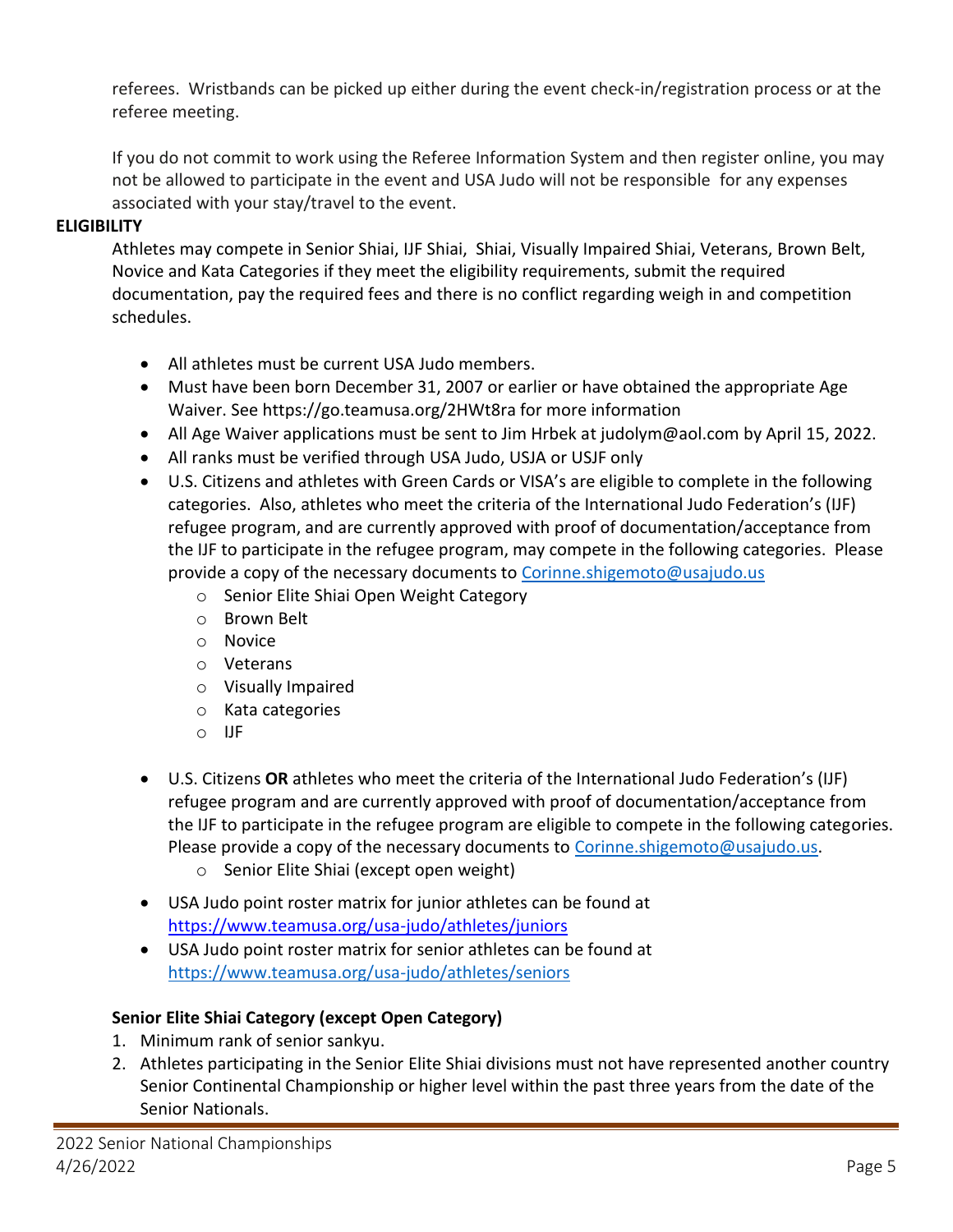## **Open Category**

1. Minimum rank of senior sankyu.

## **IJF Categories**

1. No minimum rank required.

## **Visually Impaired Category**

Beginning with the 2022 Senior National Championships, USA Judo has adopted the updated visual classifications as presented by the International Blind Sports Federation (IBSA) for all events which include Para-sport divisions. These classifications are as follows:

- 1. J1-and athlete's vision impairment must result in a visual acuity of less than or equal to LogMAR 2.6 in binocular vision.
- 2. J2-The athlete's vision acuity must be within a range between LogMAR 1.3 and 2.5 with binocular vision, or with a binocular visual field of 60 degrees or less in diameter.

For more information, please visi[t https://ibsajudo.sport/about-judo/classification/](https://ibsajudo.sport/about-judo/classification/)

Acuity must be confirmed by an ophthalmologist prior to competition.

If this is the first time you are participating in a Para category at a USA Judo national event and need to be classified, or if you have any questions on classifications. Please contact Heidi Moore at [judoheidi@comcast.net](mailto:judoheidi@comcast.net) or 303-591-9563

3. No minimum rank required.

## **Veterans Category**

1. Age is determined by year of birth. Minimum year of birth is 1992.

| Age from | Age to    | YOB from | YOB to | Female          | Male           |
|----------|-----------|----------|--------|-----------------|----------------|
| 30       | 34        | 1992     | 1988   | F <sub>1</sub>  | M1             |
| 35       | 39        | 1987     | 1983   | F <sub>2</sub>  | M <sub>2</sub> |
| 40       | 44        | 1982     | 1978   | F <sub>3</sub>  | M <sub>3</sub> |
| 45       | 49        | 1977     | 1973   | F4              | M4             |
| 50       | 54        | 1972     | 1968   | F <sub>5</sub>  | M <sub>5</sub> |
| 55       | 59        | 1967     | 1963   | F <sub>6</sub>  | M <sub>6</sub> |
| 60       | 64        | 1962     | 1958   | F7              | M7             |
| 65       | 69        | 1957     | 1953   | F <sub>8</sub>  | M <sub>8</sub> |
| 70       | 74        | 1952     | 1948   | F <sub>9</sub>  | M <sub>9</sub> |
| 75       | 79        | 1947     | 1943   | F <sub>10</sub> | M10            |
| 80       | $\ddot{}$ | 1942     |        | F11             | M11            |

2. Athletes who are not citizens of the United States may participate by meeting one of the following conditions: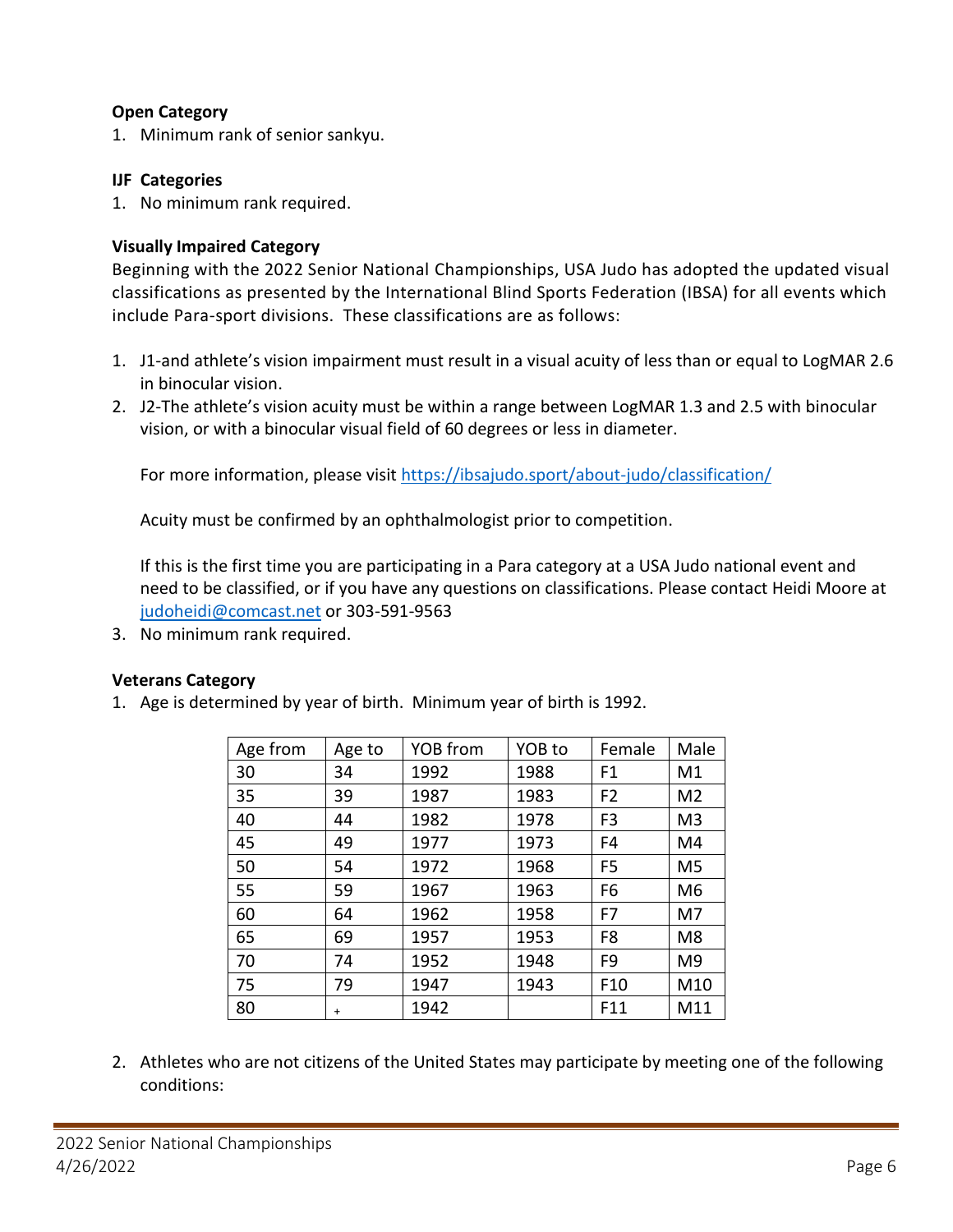If a non-U.S. citizen is a permanent, legal, resident of the United States (green card, etc.), then that person may compete either: For the Country of which he/she is a citizen with proof of membership in that country's Judo Federation and the Country's permission to compete, OR,

As a member of USA Judo, affiliated with a USA Judo registered club. If a person is not a permanent resident of the United States, that person can only compete under criteria 2a, above.

3. Minimum rank of senior sankyu.

## **Brown Belt Category**

1. No dan ranks allowed (all other belts allowed).

## **Novice Category:**

1. Only ranks other than black or brown belts.

## **Kata Category**

- 1. Competition is open to any U.S. citizen, permanent resident of the USA (green card, white card, etc.), full time student residing in the USA or person holding a long-term work visa in the USA.
- 2. Foreign athletes who are not United States citizens, not residing in the U.S., must compete for the country of which they are a citizen, and must present a letter from their country's federation stating that they are a member in good standing and have the Federation's permission to compete. This letter must be included with your application or presented at Registration/Check-in.
- 3. For foreign, non-resident teams composed of non-U.S. citizens, both Uke and Tori must be citizens of the same country. Foreign athletes residing in the U.S. do not need to be from the same country.
- 4. There will be three Kata categories: Same Gender Male (both partners must be male); Same Gender Female (both partners must be female); and Mixed Gender (one partner must be male, the other must be female.) For further details, please refer to the kata section under Rules, elsewhere in this package.
- 5. Proof of citizenship/permanent residency must be presented to USA Judo.
- 6. Passports are mandatory for all citizens of countries other than the United States.

Kata Championships will be conducted in accordance with the current procedures of USA Judo. Entry rules are as follows:

- A. There are five events in each category: Nage-no-kata, Kime-no-kata, Katame-no-kata, Ju-nokata, and Goshin-jutsu.
- B. A contestant may enter only one Kata event once i.e. cannot enter the same Kata Event with a different partner.
- C. To qualify for the All-Around award in each Category, the same Kata team contestants must enter and compete in any three kata's, within the same Category. The role of Uke and Tori may vary but the contestants must be the same.

## **WEIGHT CATEGORIES**

Senior Elite Shiai, IJF, brown belt, novice\*and veteran categories: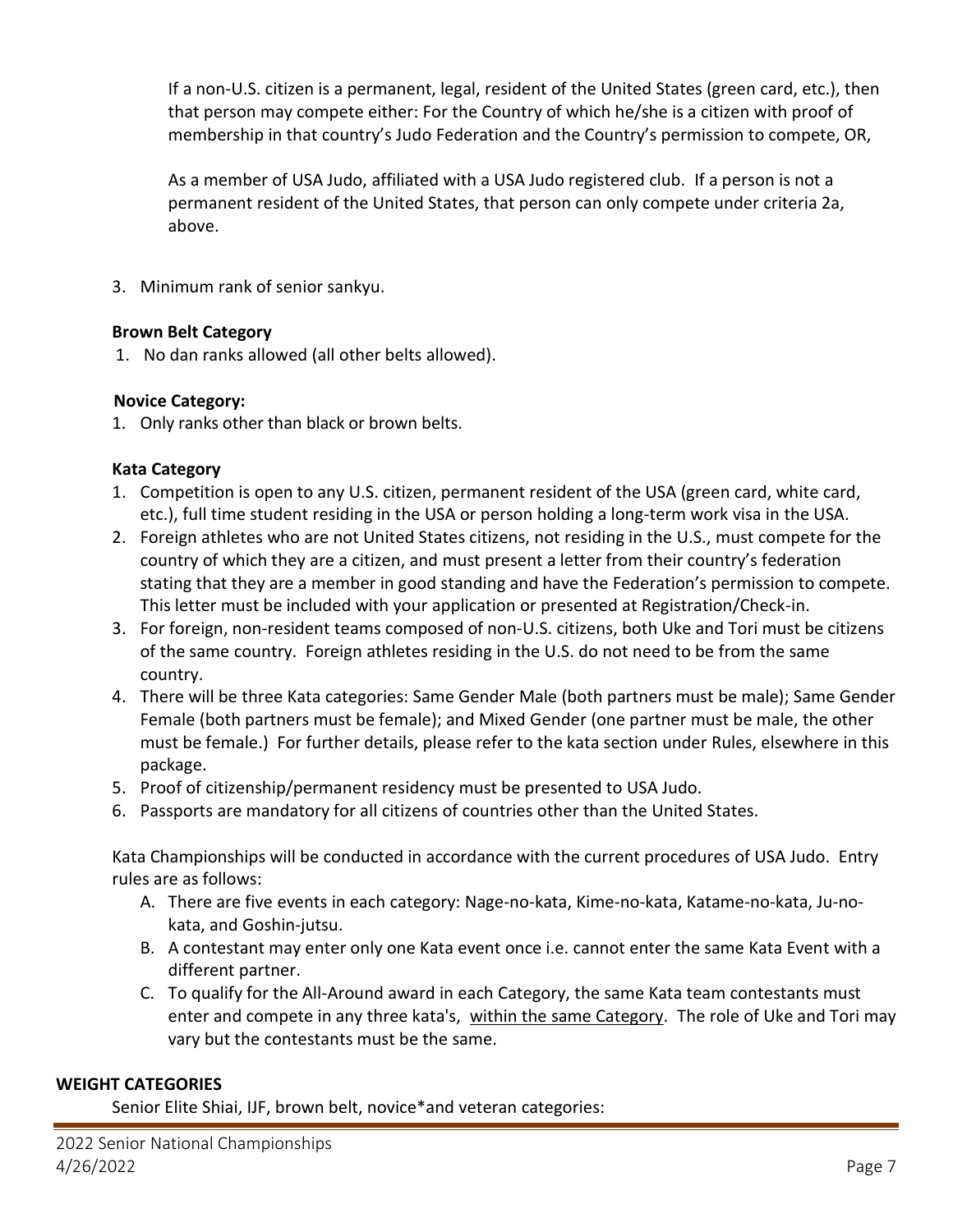Male 60kg, 66kg, 73kg, 81kg, 90kg, 100kg, +100kg, open Female 48kg, 52kg, 57kg, 63kg, 70kg, 78kg, +78kg, open

\*after weigh in, weights may be reviewed and categories/athletes may be combined with like weights for purposes of increasing the number of competitors (fights)

### VI categories:

| Male   | 60kg, 73kg, 90kg and +90kg |
|--------|----------------------------|
| Female | 48kg, 57kg, 70kg and +70kg |

#### **CHECK IN**

Only check in if you have a change to your weight or category. Please proceed directly to weigh-in if you have no changes. **No changes will be allowed at weigh-in**. Once an athlete's official weight is recorded, no changes will be accepted.

#### **CLUB AFFILIATION**

- 1. Only current USA Judo clubs, at the time of registration, will be listed with the athletes' event registration.
- 2. Non-USA Judo clubs WILL NOT be affiliated with a registered athlete. USA Judo club membership will NOT be available during the check in process.
- 3. Club affiliation is not required to compete in these championships.

#### **WEIGH IN**

- 1. A calibrated practice scale will be available prior to, and during, the weigh-in periods.
- 2. Contestants may check weight as many times as desired prior to the official weigh-in on the official scale.
- 3. No athlete will be allowed on the Official Scale during Official Weigh-in for the purpose of checking weight.
- 4. A contestant is given only one chance on the official scale during official weigh-in.
- 5. Open division contestants do not need to weigh in.
- 6. No refunds or credits for missed weights.
- 7. Athletes will not be moved to a higher/lower weight category if declared weight is missed.
- 8. Please note that athletes entered in multiple categories will need to weigh in during the scheduled category official weigh in time-weight will not be carried over.

#### **IDENTIFICATION**

Senior, IJF, and VI categories athletes must show a government issued ID at weigh in.

## **EVENT CREDENTIALS**

Event credentials will be distributed during the weigh in process or during registration for walk up athletes.

## **JUDO GI COLOR**

- 1. Both blue and white judo gi's are mandatory for all shiai categories.
- 2. White judo gi only for KATA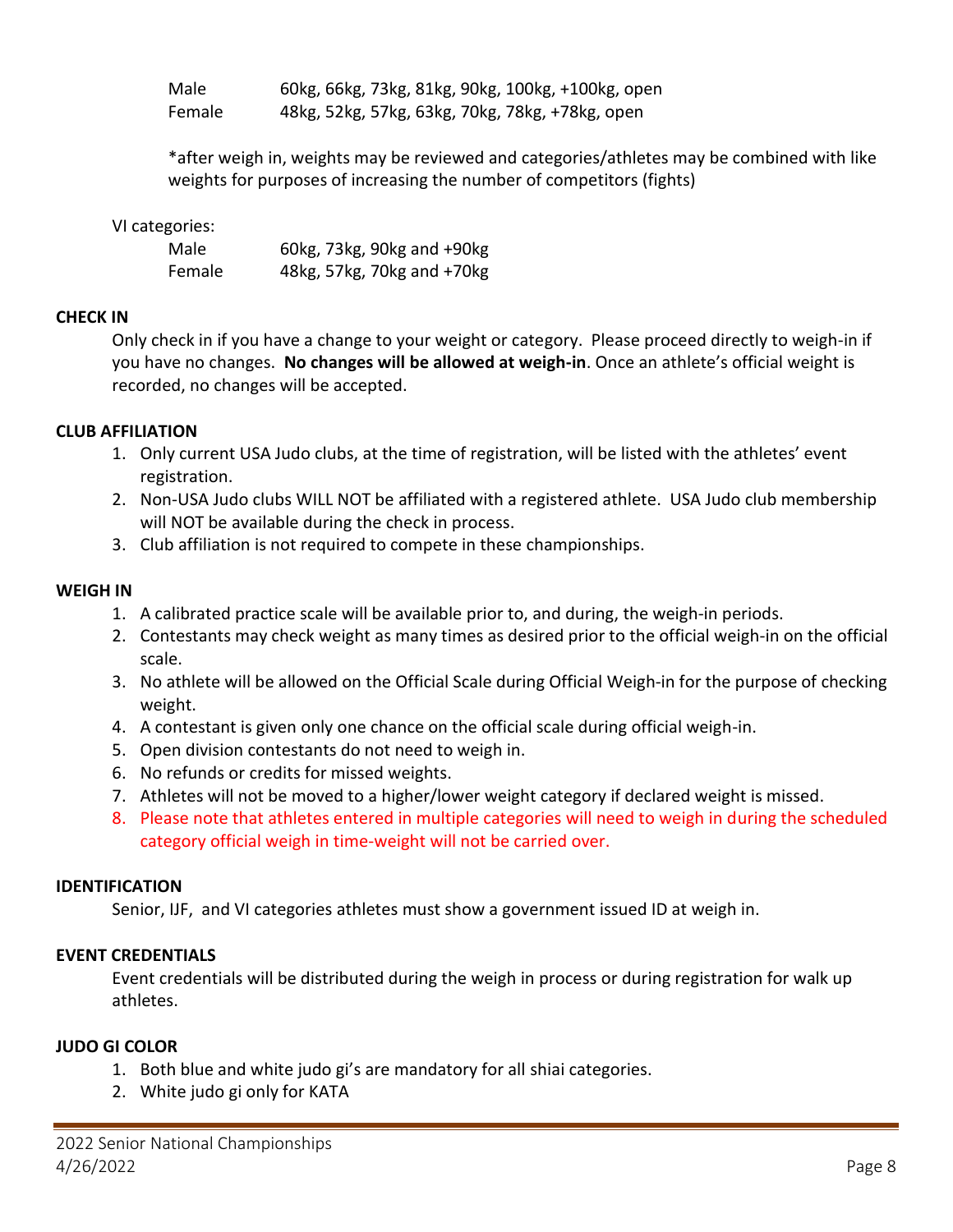#### **PRELIMINARY POSTINGS OF ATHLETES**

- 1. Preliminary brackets will be posted at the Plaza Resort on Friday 5/20 from approximately 2:00pm-3:00pm ET /one hour from actual posting (time may change based on process time after registration close).
- 2. During this time you will have a chance to review and make a correction if you find an error to a change that was made during the check in process. Change forms will be provided.
- 3. IMPORTANT: This period is for corrections /confirmations only of changes made during the check in/registration time period. NO NEW CHANGES WILL BE ACCEPTED.
- 4. At 3:00 pm ET all changes will need to be completed. No change forms will be accepted after the 1 hour posting.
- 5. After corrections are made, the final draw will be performed, mats assigned, fight sheets generated and all posted online at [www.usjudo.us.](http://www.usjudo.us/)
- 6. Failure to make corrections during the preliminary posting will result in the athlete not competing in the championship.
- 7. Draws will be conducted using USA Judo approved software.
- 8. See Rules and Method of Competition for all seeding information. With the exception of seeding, the draw will be random.
- 9. If two or more athletes fail to make weight or report to weigh in's in the same category, the division may be redrawn.
- 10. Once the draw is complete, there will be no changes except to redraw as in the case above.

## **RULES AND METHOD OF COMPETITION**

- 1. Points will be awarded in Senior, Veteran and Visually Impaired categories only as outlined in the respective criteria. Criteria can be found at [www.usjudo.org.](http://www.usjudo.org/)
- 2. Championships will be conducted in accordance with the Contest Rules, Organization Code and Sporting Code of the International Judo Federation. The exception to the IJF rules will be the usage of the competition methods for Veterans, IJF and categories and the match time for Veterans.
- 3. Athletes may only enter one weight per eligible category with the exception of Open weight, if applicable.
- 4. Shime-waza is allowed for all shiai categories except novice category.
- 5. Kansetsu-waza is allowed for all categories except novice category.

## **Match Lengths**

Senior, IJF, Visually Impaired, Brown Belt and Novice Categories:

- Male 4 minutes
- Female 4 minutes
- No golden score time limit

Veteran Categories:

- M1/F1-M6/F6 3 minutes with 2 minutes' golden score
- M7/F7-M10/F10 2 minutes with 1-minute golden score

## **COMPETITION METHODS**

Senior, VI, Brown Belt, Novice and Veterans categories: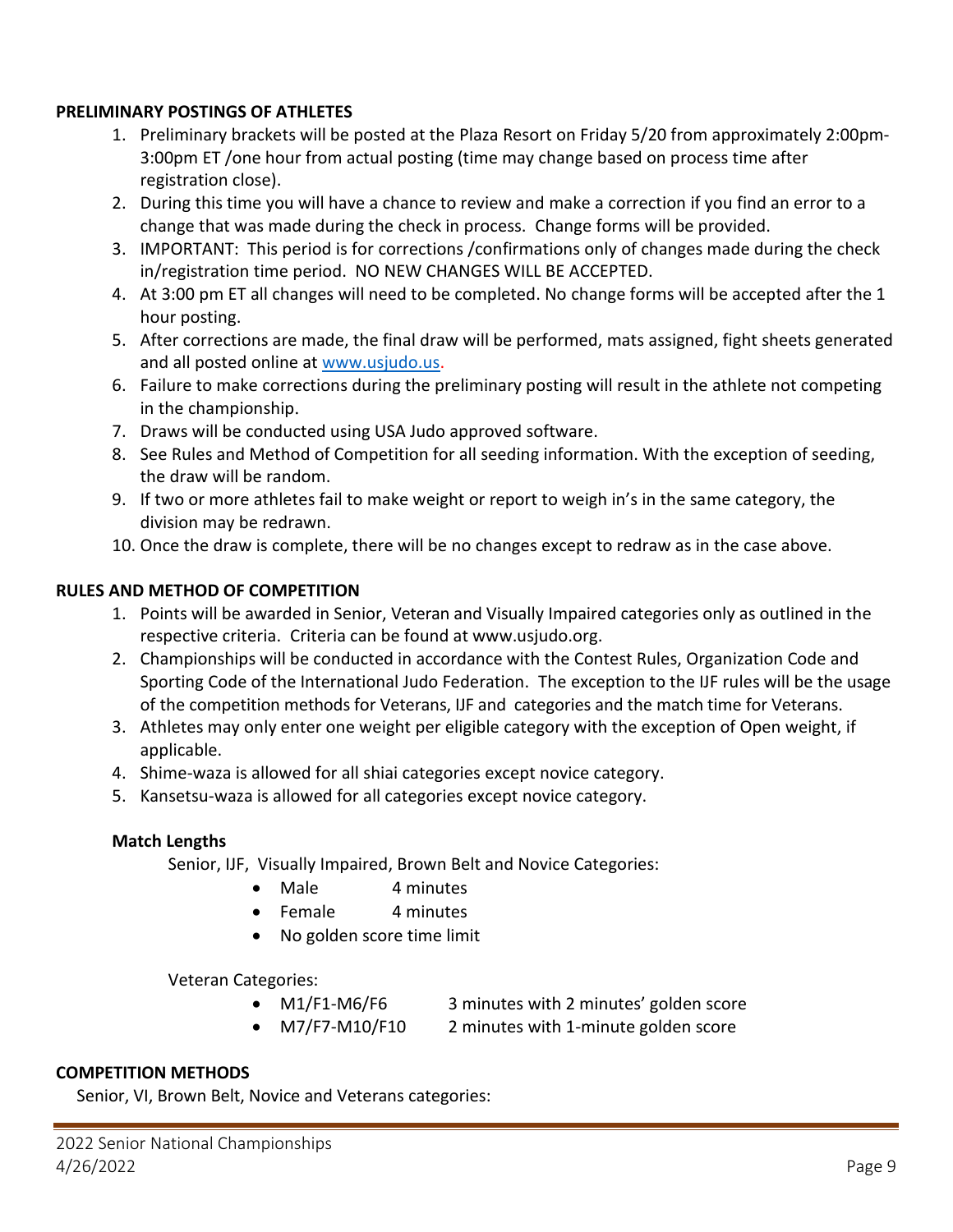A. Categories having six (6) competitors or greater: Knockout System with Double Repechage (sometimes referred to as Crossover Repechage). Players are divided into two pools, A and B which are further subdivided into A1, A2, B1, B2. Determination of 1st and 2nd place: The "Knockout" (single elimination) system in then used to produce two finalists, one from pool A, the other from pool B, who will compete for 1st and 2nd place. Determination of 3rd – 5th place: All contestants who were defeated by the winners of pools A1, A2, B1, and B2 (semi-finalists) will take part in the repechage of their respective pools in the order in which they were defeated. For example, for pool A1, the loser from Round 1 will meet the loser from Round 2; the winner of that match will meet the loser from Round 3, etc. The winner of repechage pool A1 will meet the winner of repechage pool A2; similarly, for B1 and B2. The winner of the repechage pool A will meet the loser of the semi-final of knockout pool B. The winner of repechage pool B will meet the loser of the semi-final of knockout pool A. The winners (2) are placed 3rd, the losers (2) are placed 5th.

## IJF categories:

B. Categories having six (6) competitors or greater: Standard (true) Double Elimination System with winner's and loser's brackets will be used. The winner of the loser's bracket will compete against the winner of the winner's bracket for 1<sup>st</sup> and 2<sup>nd</sup> place. The first one of these two contestants to have two (2) losses will be placed second; the other will be placed first. The loser of the loser's bracket will be placed 3<sup>rd</sup>.

## All Categories:

1. Categories having five (5) Competitors or less: Round Robin Pool (every competitor competes against every other competitor). The order of finish is determined by number of wins, then, if tied, by total points. If tied in wins and points, the winner of the head-to-head competition between the two who are still tied determines the winner. If three or more are still tied in wins and points for any place (first, second, or third), those contestants involved must contest again to determine the order of finish. Points are given to the winner only and shall be based on the highest single score of the winner, after factoring out scores that cancel out each other. Point values are Ippon= 10, Waza-ari= 1, win by shido=0. If a contestant withdraws from a division prior to beginning of his or her final match, the results of all that person's previous matches shall be discarded.

Round Robin Clarification:

- If Athlete A pulls out before finishing competition against other athletes in the category and does not go out onto the mat, all points won or lost associated with Athlete A are removed. No medal is awarded to Athlete A
- If Athlete A cannot finish competing but goes out onto the mat (field of play), then Athlete B wins and is awarded ippon points. Athlete A receives 0 points.
- If Athlete A, who did not finish competing but went out onto the mat, they are eligible to medal.

## **SEEDING**

Senior only: The top eight athletes in attendance will be seeded in accordance with their listing on the National Roster maintained by USA Judo, provided they are ranked at A through D levels, as follows: A (or B) side: #1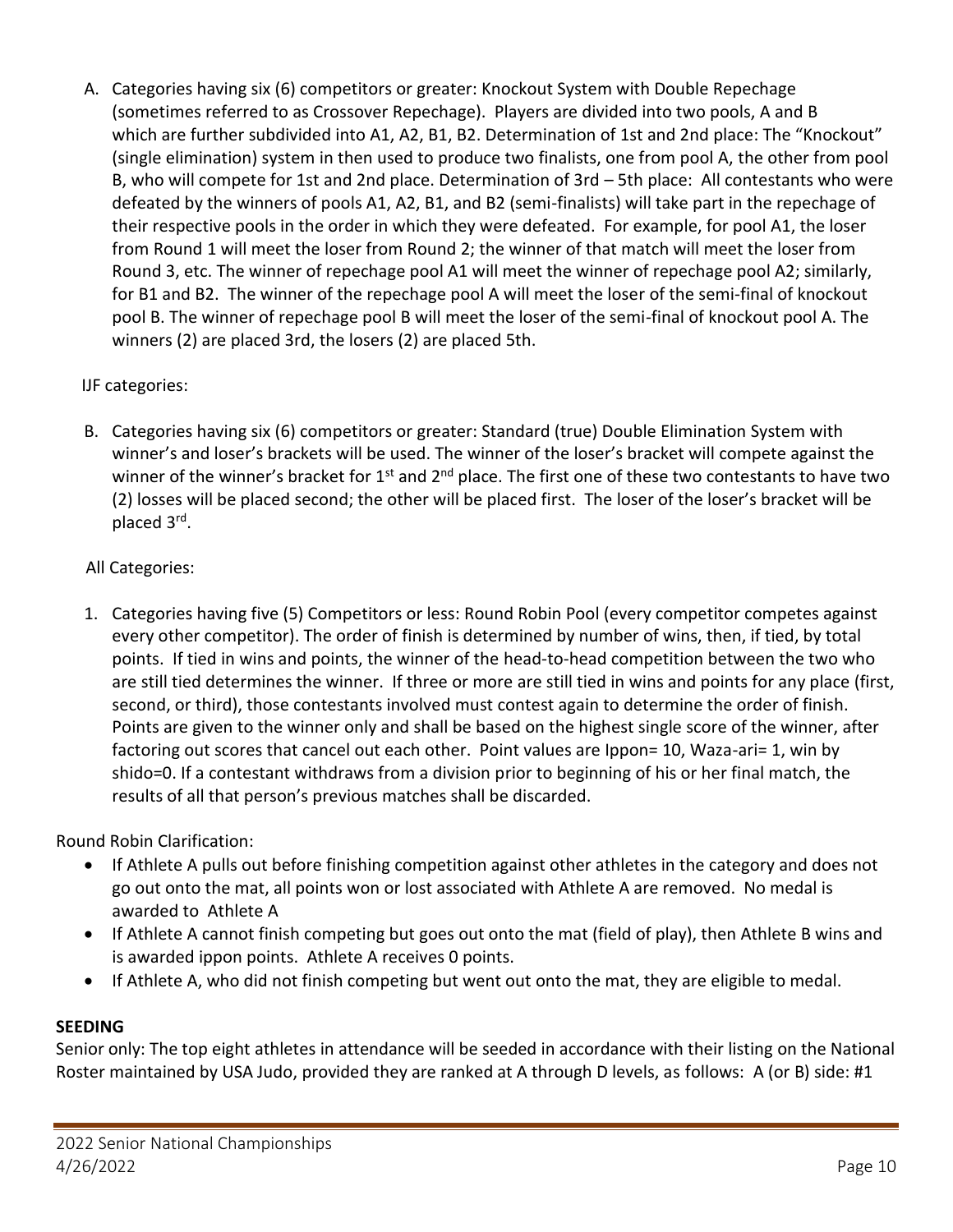and #8 in one half, #5 and #4 in the other half. B (or A) side: #2 and #7 in one half; and #6 and #3 in the other half.

IJF only: The top four athletes will be seeded in each division. If seeded athlete is not present, the other athletes will move up in seeding.

Seeded athletes will be separated as far as possible in their sections of the draw and will receive byes if available. A higher seeded athlete will always receive a bye before a lower seeded athlete.

## **INJURY RULE**

The following rule was approved by the Board of Directors of USA Judo on October 22, 1998: Decisions as to whether an athlete may continue if injured while on the mat, are to be resolved in accordance with IJF rules; such decisions occurring off the mat or not covered by the IJF rules, are to be made by the coach, the athlete, and the event Doctor. If there is not a unanimous opinion among these three individuals, the athlete may not continue.

## **MINOR ATHLETE ABUSE PREVENTION POLICY (MAAPP)**

The Center for SafeSport has developed the Minor Athlete Abuse Prevention Policies (MAAPP) which USA Judo has adapted to our own sport. The MAAPP is a collection of proactive prevention and training policies comprised of two parts: An Education & Training Policy that requires training for certain Adult Participants and the Required Prevention Policies, focused on limiting one-on-one interactions between Adult Participants and Minor Athletes to prevent abuse.

USA Judo defines "regular contact with minors" as meaningful or direct contact or oversight with minors that would be considered frequent, repeated or consistent. By way of example, an adult who will often assist with coaching/leading classes including minors would be considered "regular contact" with minors and is required to complete the SafeSport Online Training/Certification Course. An adult who may "drop in" to coach and/or practice with minors on occasion would not be considered frequent, repeated or consistent and would not need to complete the SafeSport Online Training/Certification Course. In the spirt of the moral code of judo, USA Judo requires adult members to self-certify whether or not they considered having "regular contact" with minors based on the aforementioned description. If an adult member is unsure whether or not they have "regular contact" with minors, USA Judo encourages those individuals (and their clubs) to err on the side of caution and complete the SafeSport Training and Certification. USA Judo, in cooperation with USA Judo Clubs, has the right to randomly review and assess members who may have regular contact with minors and require compliance if/when considered necessary by USA Judo Leadership. The USA Judo SafeSport Handbook and MAAPP Policy can be found at [www.usjudo.org.](http://www.usjudo.org/)

## **EVENT CONDUCT**

## EVENT CODE OF CONDUCT FOR ALL ATTENDEES (To include but not limited to ATHLETES, COACHES, SPECTATORS, OFFICIALS, VOLUNTEERS, PARENTS, EVENT STAFF)

1. I will not engage in unsportsmanlike conduct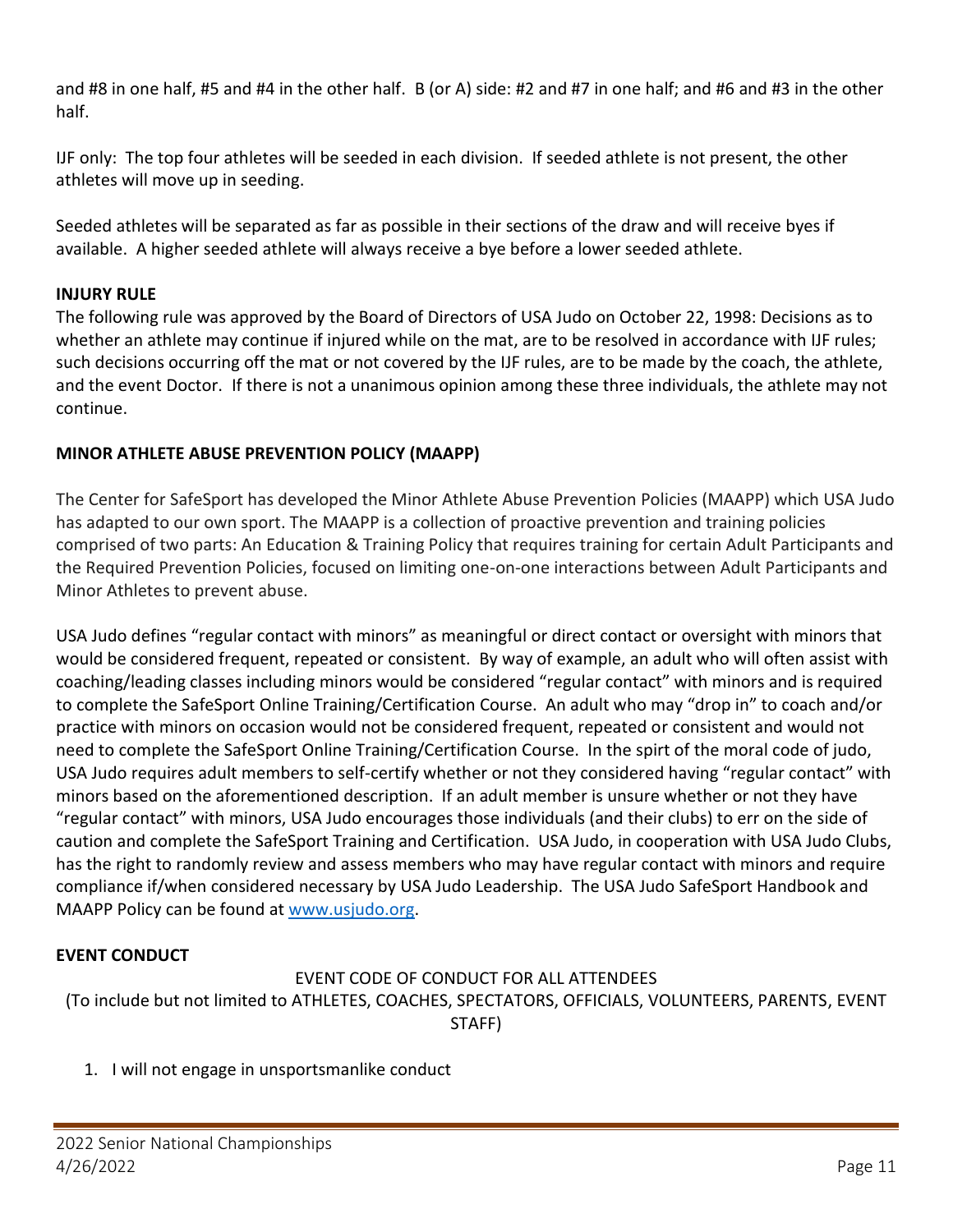- 2. I will not engage in any behavior which would endanger the health, safety, or well-being of any attendee
- **3. I will not engage in the use of profanity**
- 4. I will treat any coach, parent, athlete, volunteer, official or any other attendee with respect
- 5. I will not engage in verbal or physical threats or abuse aimed at any attendee
- 6. I will not initiate a fight or unauthorized physical contact with any attendee
- 7. I will obey all facility and organization rules
- 8. The concluding decision of the officials or event director is final.
- 9. Accept the decision of the officials or event director with respect and grace
- 10. Be responsible for the sportsmanship of myself and teammates while assisting in maintaining a respectful environment for all participants

It is agreed that if I fail to conform to the above while attending a USA Judo event through coaching, officiating, or participating in any capacity, I may be subject to the following disciplinary actions, including but not limited to the below in any order or combination:

- 1. Verbal warning issued by organization/event director in the form of a "yellow card" given to the club coach.
- 2. Repeated warnings at an event will result in the issuing of a "red card" to the club coach. If a "red card" is issued, the club will be immediately eliminated from the Team Award consideration (all loss of points) for that specific event
- 3. Immediate removal from event for the duration of the event
- 4. Removal of coach credentials for the duration of the event
- 5. Suspension of USA Judo membership, coach certification credentials, or official certification credentials.

## **TEAM AWARDS**

Athletes will be awarded points for all categories based on the event as follows:

Senior Nationals and senior/veterans/VI regular categories at President's Cup:

- $\bullet$  1<sup>st</sup> place 7.5 points
- 2<sup>nd</sup> place 4.5 points
- 3<sup>rd</sup> place 1.5 points

Novice Categories

- 1<sup>st</sup> place 3 points
- 2<sup>nd</sup> place 2 points
- 3<sup>rd</sup> place 1 point

The team with the most points at the conclusion of the event will be named Team Champion for the 2022 Senior National Championships.

Criteria:

1. Club affiliation will be club listed with athlete's entry in event (as confirmed in their USA Judo profile).